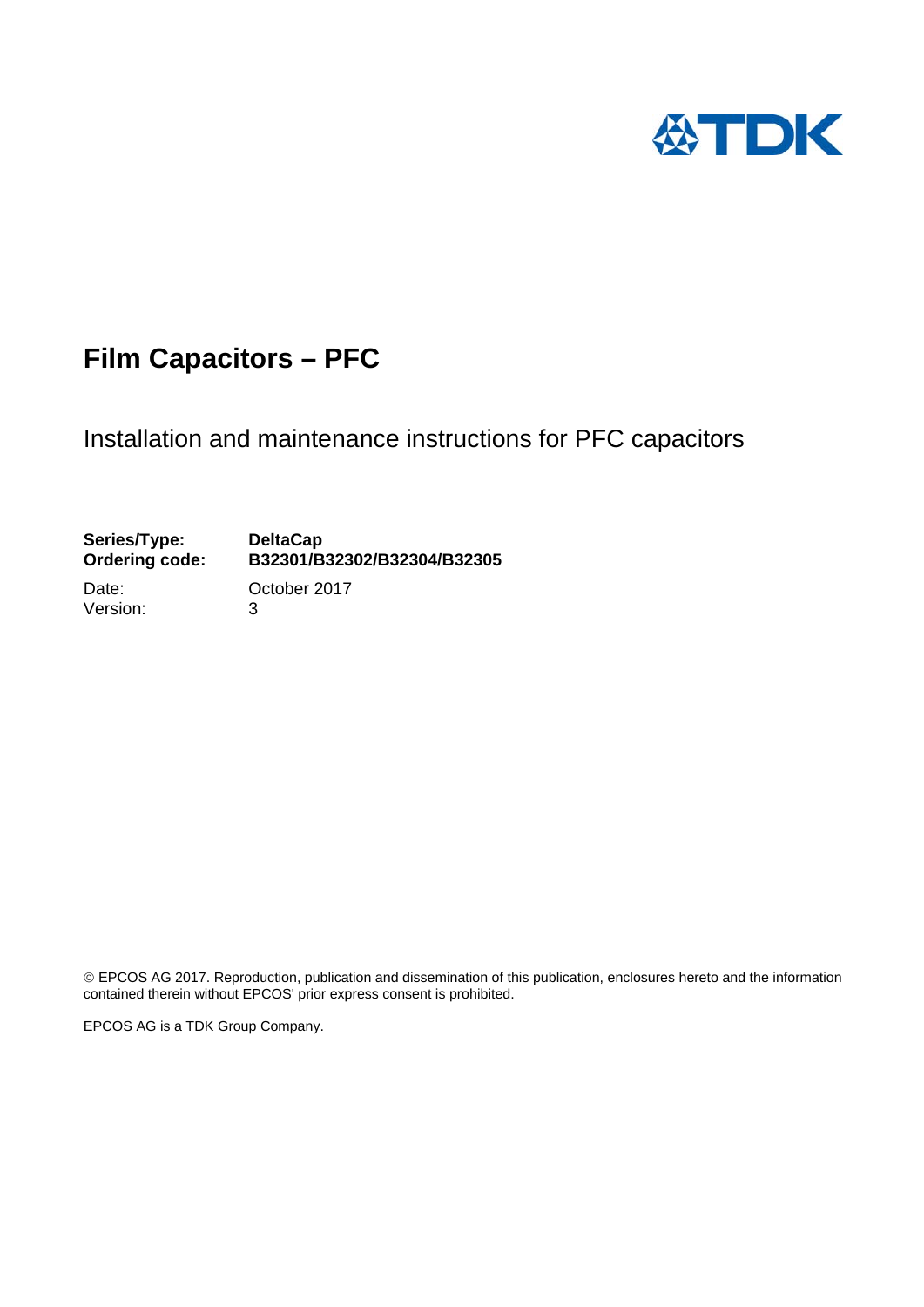**Installation and maintenance instructions for PFC capacitors** 

### **Installation and maintenance instructions**

| <b>Read this first!</b>                                | Read the following Installation and Maintenance Instructions carefully<br>before installing a capacitor into your application.                                                                                                                                                                                                                                                                                                                                                                                                                                                                                                                                                                                                                                                                                                                                                                                                                                                                   |  |  |
|--------------------------------------------------------|--------------------------------------------------------------------------------------------------------------------------------------------------------------------------------------------------------------------------------------------------------------------------------------------------------------------------------------------------------------------------------------------------------------------------------------------------------------------------------------------------------------------------------------------------------------------------------------------------------------------------------------------------------------------------------------------------------------------------------------------------------------------------------------------------------------------------------------------------------------------------------------------------------------------------------------------------------------------------------------------------|--|--|
| <b>About this manual</b>                               | The information stated in this manual applies to typical, approved usage.<br>Please refer to our product specifications, or request our approval for your<br>own individual specifications, before installing capacitors.                                                                                                                                                                                                                                                                                                                                                                                                                                                                                                                                                                                                                                                                                                                                                                        |  |  |
| For your safety!                                       | Disregarding the guidelines in this manual can result in operational failure,<br>bursting and fire. In case of doubt, contact your local EPCOS sales<br>organization or distributor for assistance.                                                                                                                                                                                                                                                                                                                                                                                                                                                                                                                                                                                                                                                                                                                                                                                              |  |  |
| General safety notes for<br>installation and operation | Ensure you are using the right capacitor type for your application.<br>Please refer to the EPCOS product catalog and application notes for<br>proper selection of capacitors. Please contact EPCOS for any<br>assistance required in selection.<br>Maintain good, effective grounding of capacitor enclosures.<br><b>Single Street</b><br>Provide the means to isolate any faulty units/banks in the system.<br>$\mathcal{L}_{\mathcal{A}}$<br>Handle capacitor units carefully, as they may be charged even after<br><b>In</b><br>disconnection due to faulty discharging devices.<br>Follow proper engineering practices.<br>$\mathcal{L}_{\mathcal{A}}$<br>Do not use the HRC fuses to power up and down the capacitor<br>$\sim$<br>(otherwise this could lead to the risk of electrical arcing!).<br>Also consider terminals of capacitors, connected bus bars and cables<br>and any other devices which are connected with them, as being<br>energized. The device is electrically charged! |  |  |
| <b>Storage and operation</b><br>conditions             | Do not use or store capacitors in a corrosive atmosphere, especially<br>where chloride gas, sulfide gas, acid, alkali, salt or similar substances are<br>present. In a dusty environment, regular maintenance and cleaning,<br>especially of the terminals, is required to avoid a conductive path between<br>phases and/or phases and ground.                                                                                                                                                                                                                                                                                                                                                                                                                                                                                                                                                                                                                                                   |  |  |
| <b>Ambient temperature</b>                             | The ambient temperature category for most standard types is<br>$-40/D$ . This means a max. temperature of 55 °C, an average temperature<br>over 24 hours of 45 °C, and the average temperature in one year should<br>not exceed 35 °C. The maximum casing temperature of 60 °C must not<br>be exceeded. Temperature is one of the main stress factors for<br>polypropylene type capacitors. Temperature has a major influence on the<br>useful life expectancy of the capacitor. For higher temperature<br>requirements, EPCOS offers MKV type capacitors for ambient<br>temperatures of up to 70 °C (with natural cooling).                                                                                                                                                                                                                                                                                                                                                                     |  |  |
| <b>Caution!</b>                                        | Exceeding the maximum allowed temperature may set the safety device<br>out of operation.                                                                                                                                                                                                                                                                                                                                                                                                                                                                                                                                                                                                                                                                                                                                                                                                                                                                                                         |  |  |
|                                                        | Capacitors should not be used any longer in case of dents, mechanical or<br>any other kind of damage!                                                                                                                                                                                                                                                                                                                                                                                                                                                                                                                                                                                                                                                                                                                                                                                                                                                                                            |  |  |
|                                                        | Check the integrity of discharge resistors before installation                                                                                                                                                                                                                                                                                                                                                                                                                                                                                                                                                                                                                                                                                                                                                                                                                                                                                                                                   |  |  |

### CAP FILM PFC PM October 2017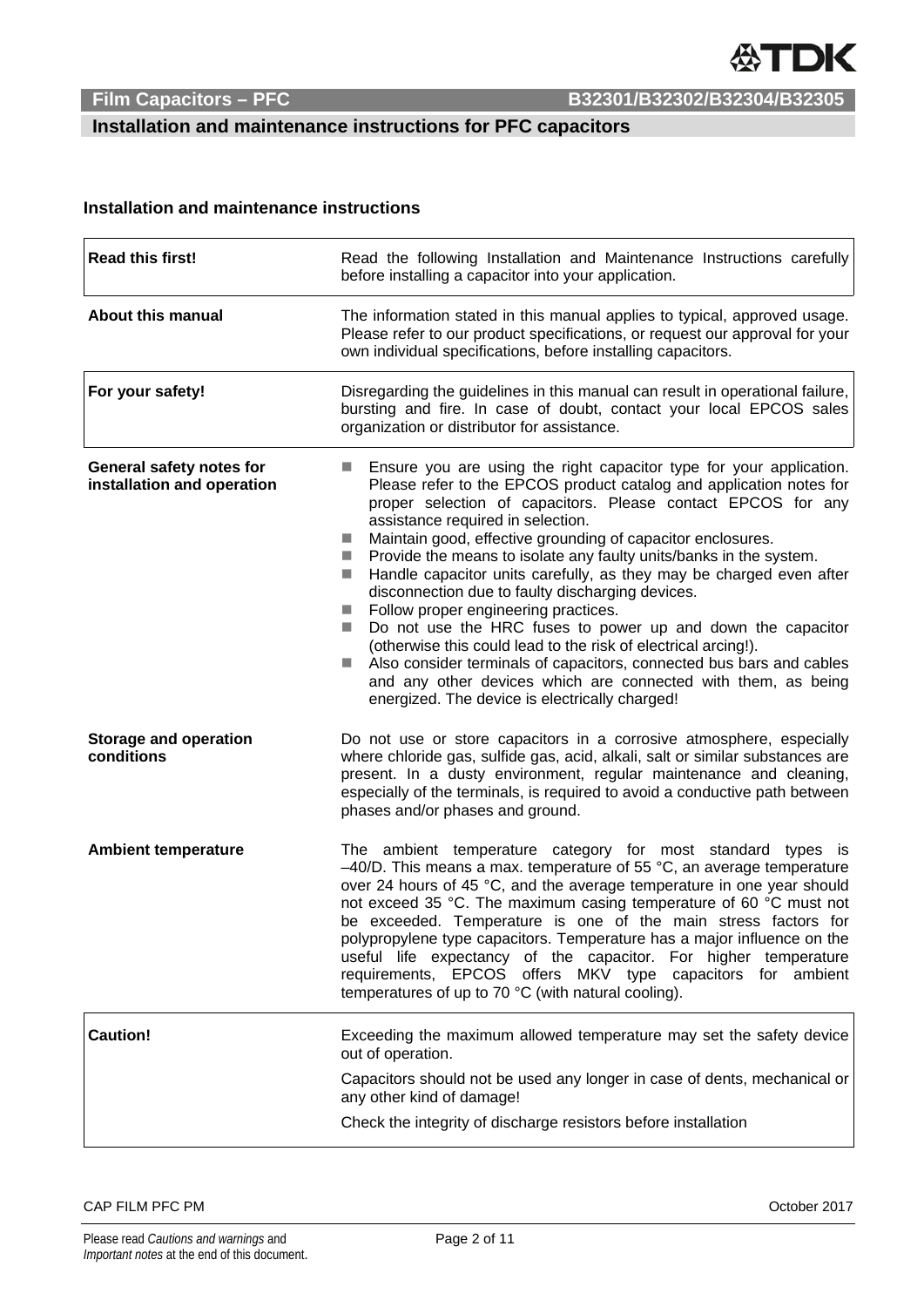

 **Installation and maintenance instructions for PFC capacitors** 

## **Installation**

**Mounting the capacitors** 



**B32301 series B32302 series**



*Figure 1:* Capacitor overview

| <b>Mounting positions</b> | Capacitors installed in a cabinet should be placed on the bottom to<br>ensure the lowest stress temperature possible. |
|---------------------------|-----------------------------------------------------------------------------------------------------------------------|
| <b>Warning!</b>           | Do not install the capacitor in case of dents deeper than 0.5 mm!                                                     |

CAP FILM PFC PM October 2017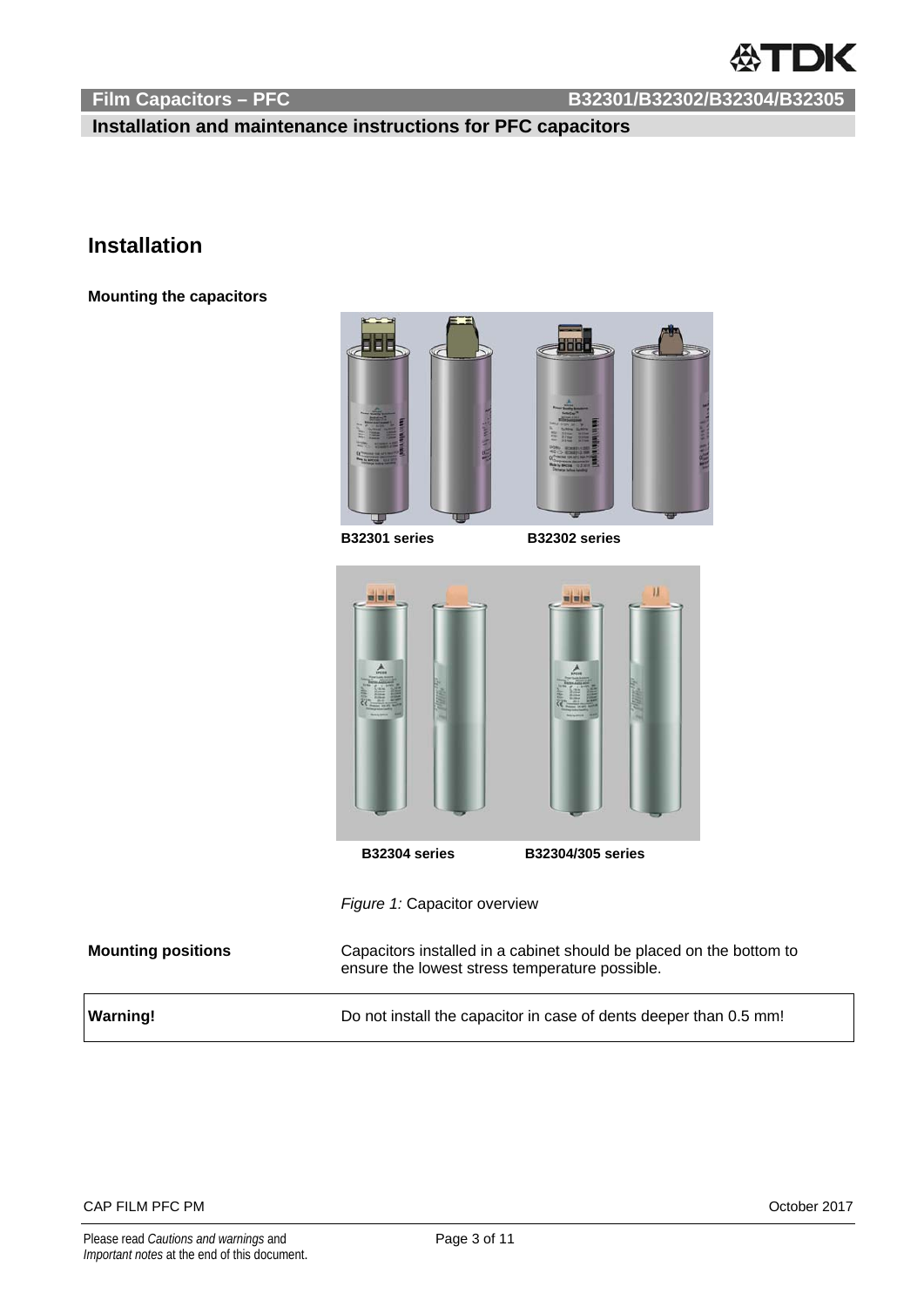### **Installation and maintenance instructions for PFC capacitors**



DeltaCap capacitor series may only be mounted in vertical position:

*Figure 2:* DeltaCap in vertical mounting position.

**Mounting conditions** PFC capacitors must be installed in a cool and well ventilated place, and not close to objects that radiate heat such as filter circuit reactors and furnaces, or in the direct sunlight.

**Cooling space for capacitors** Make sure that sufficient cooling space is provided (see Figure 4):

- A minimum distance of 20 mm between the capacitors is necessary to maintain sufficient cooling.
- $\blacksquare$  Keep at least 20 mm space above the capacitor and do not attach any mounting components at the crimp or on top. This gap will allow a longitudinal extension of the can in order to ensure that the overpressure disconnector can fully extend.



*Figure 3:* Minimum space over and between the capacitors.

**Using reactors: cooling space for cables** 

If reactors are used in an application, note that they operate at a much higher temperature. The distance between the reactor and capacitor must be large enough so that no reactor heat is conducted via the connection cable to the capacitor, or that heat radiation from the reactor to the capacitor causes overheating.

### CAP FILM PFC PM October 2017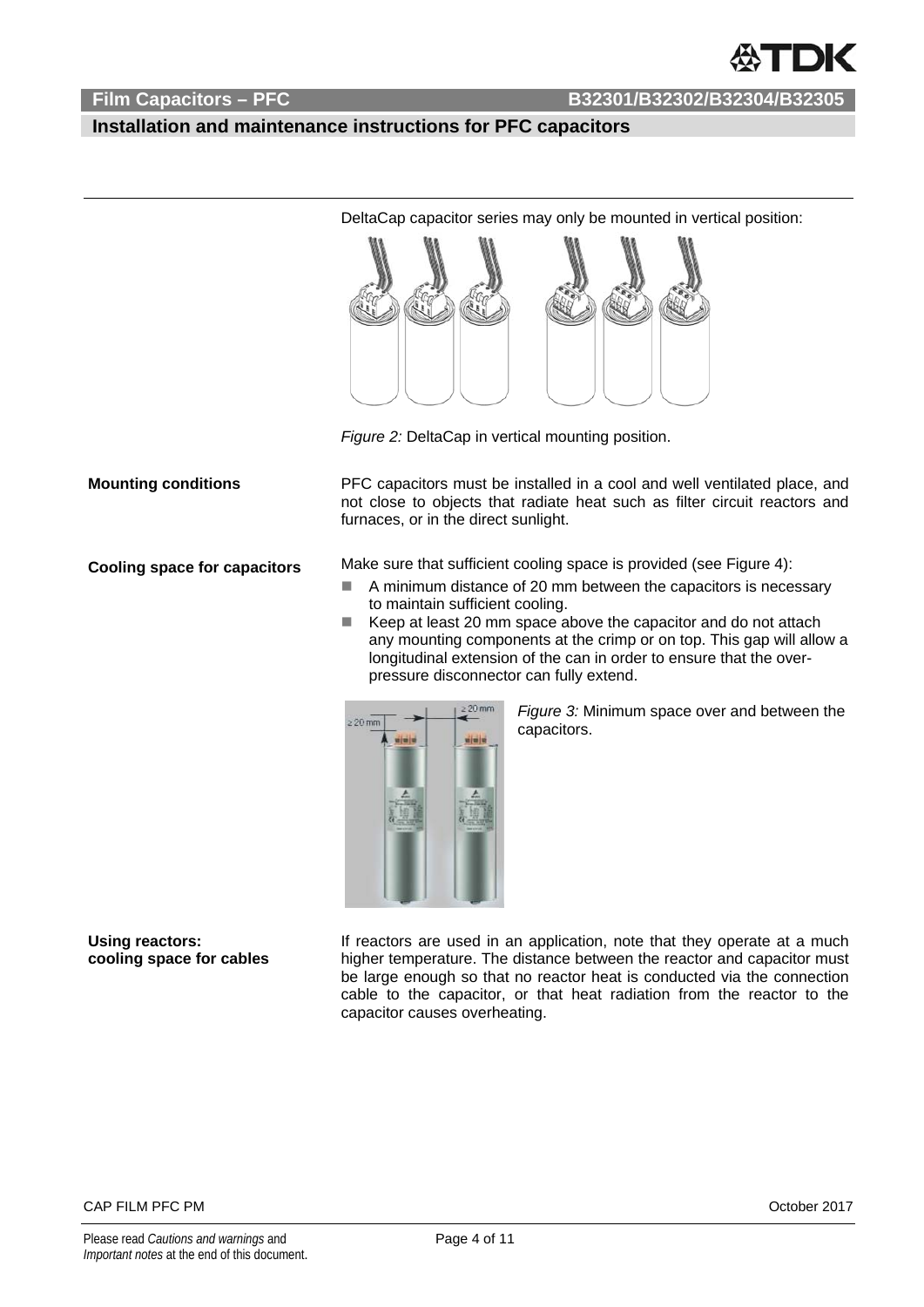

## **Installation and maintenance instructions for PFC capacitors**

| <b>Fixing threaded bottom stud</b> | The threaded mounting stud is at the bottom of the capacitor:                                                                                                                                                                                                                                                                                                                                                                                                                                          |  |  |  |
|------------------------------------|--------------------------------------------------------------------------------------------------------------------------------------------------------------------------------------------------------------------------------------------------------------------------------------------------------------------------------------------------------------------------------------------------------------------------------------------------------------------------------------------------------|--|--|--|
|                                    | Figure 4: Mounting stud                                                                                                                                                                                                                                                                                                                                                                                                                                                                                |  |  |  |
| <b>Fixing</b>                      | The threaded bottom stud must be fastened with certain specified torque:<br>10 Nm torque fro the M12 bottom stud of the DeltaCap series.                                                                                                                                                                                                                                                                                                                                                               |  |  |  |
| Grounding                          | The M12 bottom stud is used for grounding. Connect it to the ground by<br>cable, or connect the capacitor to any other conductive item which is<br>connected to the ground.                                                                                                                                                                                                                                                                                                                            |  |  |  |
| Note!                              | Suitable connectors have to penetrate existing layers of lacquer to ensure<br>good, constant conductivity and sufficient current carrying capabilities.                                                                                                                                                                                                                                                                                                                                                |  |  |  |
|                                    | If grounding is done via the metal chassis the capacitor is mounted to,<br>then the layer of varnish beneath the washer and nut should be removed.                                                                                                                                                                                                                                                                                                                                                     |  |  |  |
| <b>Connecting</b>                  | When connecting, avoid bending cable lugs or cables, or the use of other<br>forms of mechanical force on the terminals. Otherwise, leakage could<br>disable the safety device!<br>Ensure firm fixing of terminals, fixing torque to be applied as per individual<br>specification.<br>In any case, the maximum specified terminal current may not be<br>exceeded. Please refer to the technical data of the specific series.<br>Parallel connection of capacitors via the terminal is not recommended. |  |  |  |
|                                    |                                                                                                                                                                                                                                                                                                                                                                                                                                                                                                        |  |  |  |
| <b>Connecting the supply cable</b> |                                                                                                                                                                                                                                                                                                                                                                                                                                                                                                        |  |  |  |
| <b>Cable specification</b>         | The connection cable must be of flexible type, material should preferably<br>be copper.                                                                                                                                                                                                                                                                                                                                                                                                                |  |  |  |
| Note!                              | Do not use solid core cables!<br>Maximum cable cross section for DeltaCap series is 25 mm <sup>2</sup> .<br>H<br>Further information can be found in the appendix.<br>The connection cables to the capacitor should be dimensioned for a                                                                                                                                                                                                                                                               |  |  |  |
|                                    | current of at least 1.5 times the rated current so that no heat is conducted<br>into the capacitor.                                                                                                                                                                                                                                                                                                                                                                                                    |  |  |  |
| <b>Maximum terminal currents</b>   | Do not exceed the maximum allowable current of 55 A total RMS<br>current.                                                                                                                                                                                                                                                                                                                                                                                                                              |  |  |  |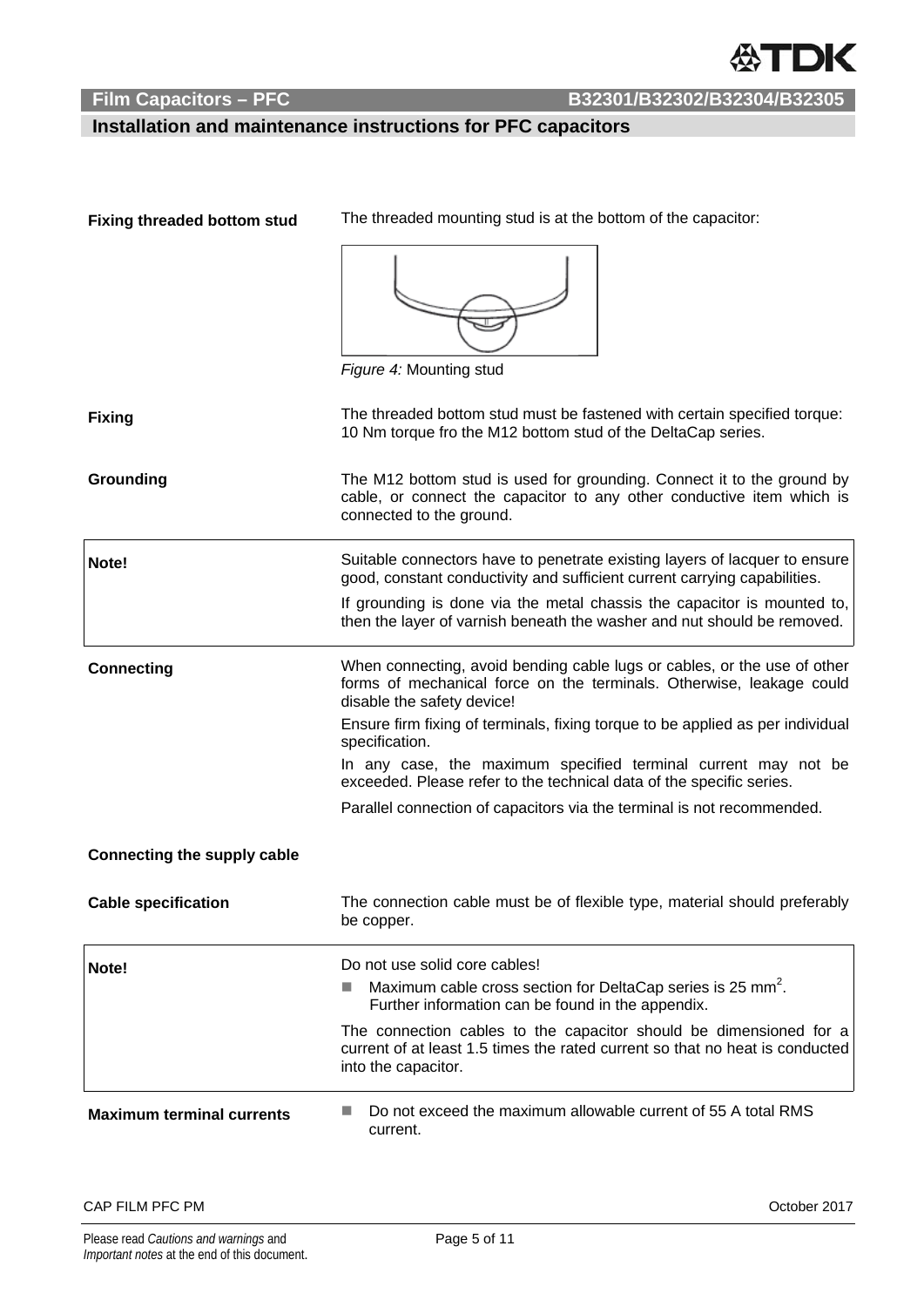### **Installation and maintenance instructions for PFC capacitors**

Attaching the supply cable **Attach the supply cable only with the maximum permissible torque value** of 1.5 Nm.

**Screw driver Late 3** Use an appropriate PZ2 screwdriver for the Pozidriv PZ2 screws at the terminal.



*Figure 5:* Fixing the supply cable.

- Using discharge resistors **EXC FOR** For capacitor with film discharge resistors, soldered on the capacitor terminals by the factory.
	- Ceramic discharge resistors are included in the delivery, premounted by the factory.

Discharge resistors are required for discharging of capacitors to protect operating personal (risk of electric shock hazard) and for re-switching capacitors in automatic PFC equipment (phase opposition!).

EPCOS discharge resistors are designed to discharge capacitors down to 75 V or less within 60 seconds (some types within 90 seconds; please refer to the specific data sheet).

Make sure that the correct resistor is used for replacement, e.g. ohmic value and push-on connector diameter.



*Figure 6:* Different discharge resistors

**Discharge the capacitor** Before re-switching, capacitors must be discharged to 10% of the rated voltage or below.

> For capacitor with film resistors, the discharge resistors are soldered to the terminals could be replaced by the use of soldering gun.

> For capacitor with ceramic resistors, the discharge resistor can be easily replaced by pressing it on the exposed top of the terminal.

**Caution!** Discharge and short circuit the capacitor before handling!

CAP FILM PFC PM  $\overline{O}$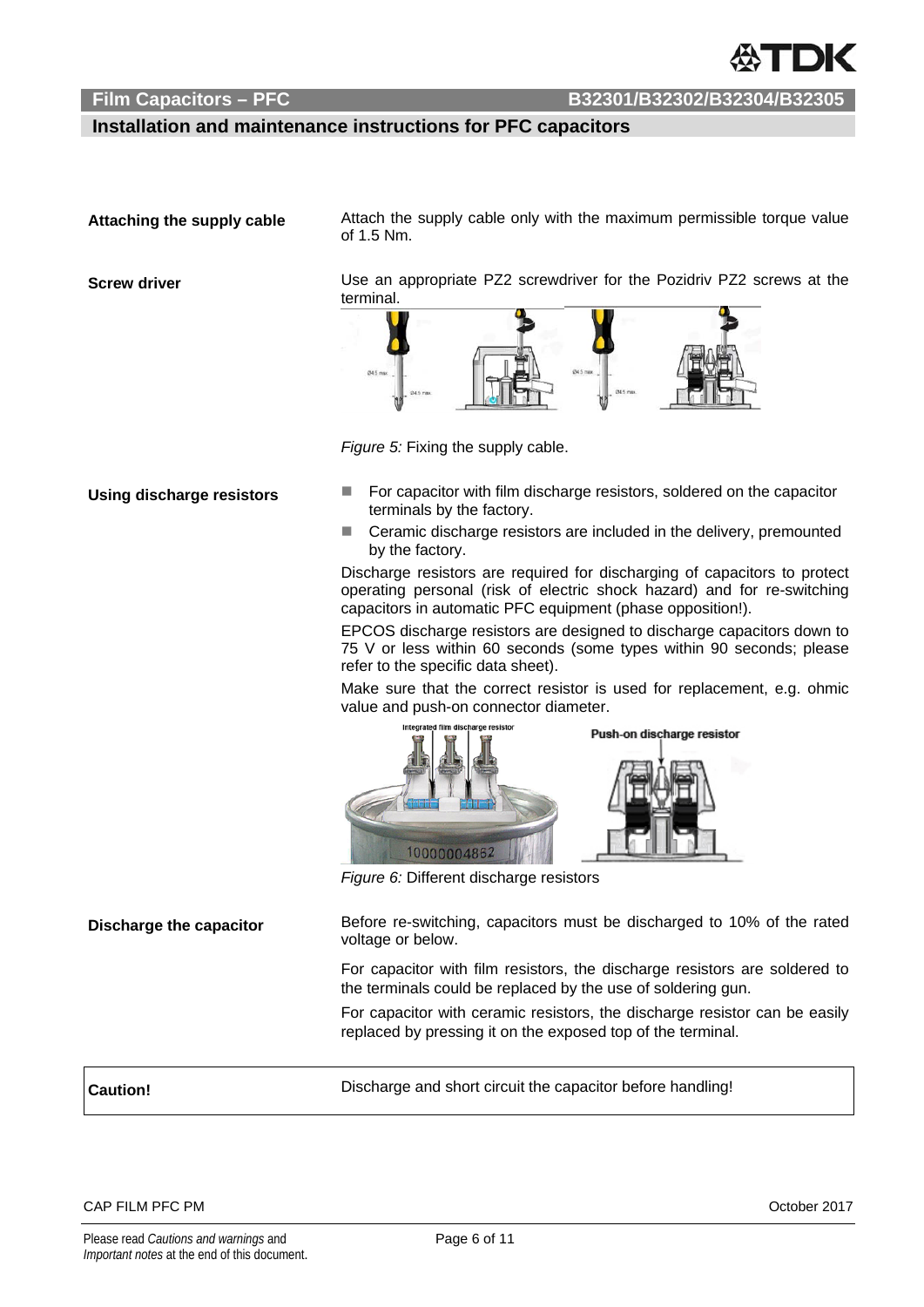

## **Installation and maintenance instructions for PFC capacitors**

| <b>Inrush current limitation</b>    | Switching LV PFC capacitors can cause high inrush currents of more than<br>200 times the rated current, especially when they are connected in<br>parallel to others that are already energized. This may cause additional<br>stress to contactors as well as to capacitors and reduce their life cycle<br>time.                                                                                                                                                                  |
|-------------------------------------|----------------------------------------------------------------------------------------------------------------------------------------------------------------------------------------------------------------------------------------------------------------------------------------------------------------------------------------------------------------------------------------------------------------------------------------------------------------------------------|
|                                     | Inrush currents have a negative effect on power quality, e.g. transients,<br>voltage drop. DeltaCap-series capacitors feature a high impulse handling<br>capability. Nevertheless an inrush current limitation is required, e.g.<br>contactors with pre-charging resistors for pre-loading of capacitors.                                                                                                                                                                        |
| IEC 60831 Standard<br>and Reference | According to the IEC 60831 standard, a maximum of 5000 switching<br>operations per year is acceptable. Before considering a higher number of<br>switching operations, please contact EPCOS. For more details please<br>refer to the EPCOS application note "Damping of inrush current in LV<br>PFC equipment".                                                                                                                                                                   |
| <b>Harmonics</b>                    | Harmonics are voltages and currents with frequencies that are different<br>from a 50 Hz or 60 Hz power supply frequency.                                                                                                                                                                                                                                                                                                                                                         |
|                                     | Harmonics result from the operation of electrical loads with non-linear<br>voltage-current characteristics.                                                                                                                                                                                                                                                                                                                                                                      |
|                                     | They are mainly caused by loads operated with modern electronic<br>devices, such as converters, electrical drives, welding machines and<br>uninterruptible power supplies (UPS).                                                                                                                                                                                                                                                                                                 |
|                                     | Ensure that the current through the capacitor doesn't exceed 1.3 $I_R$ for<br>series B32304 and 1.5 $I_R$ for series B32305 (including combined effects of<br>harmonics, over-voltages and capacitance tolerance). Such or higher<br>currents may indicate heavy presence of harmonics. Check the voltage<br>and current using a true RMS multi-meter.                                                                                                                           |
|                                     | Ensure that the voltage doesn't exceed 1.1 • $V_R$ and the peak voltage<br>doesn't exceed 1.6 • $V_R$ . Use a true RMS and peak voltmeter or<br>oscilloscope to check it.                                                                                                                                                                                                                                                                                                        |
| <b>Attention!</b>                   | Only power capacitors with reactors – namely de-tuned capacitor banks –<br>should be used in applications with harmonic distortion. Depending on the<br>chosen series resonance frequency, a part of the harmonic current will be<br>absorbed by the power capacitor. The rest of the harmonic current will<br>flow into the grid. The use of power capacitors with reactors reduces<br>harmonic distortion and minimizes the disturbing effects on operation of<br>other loads. |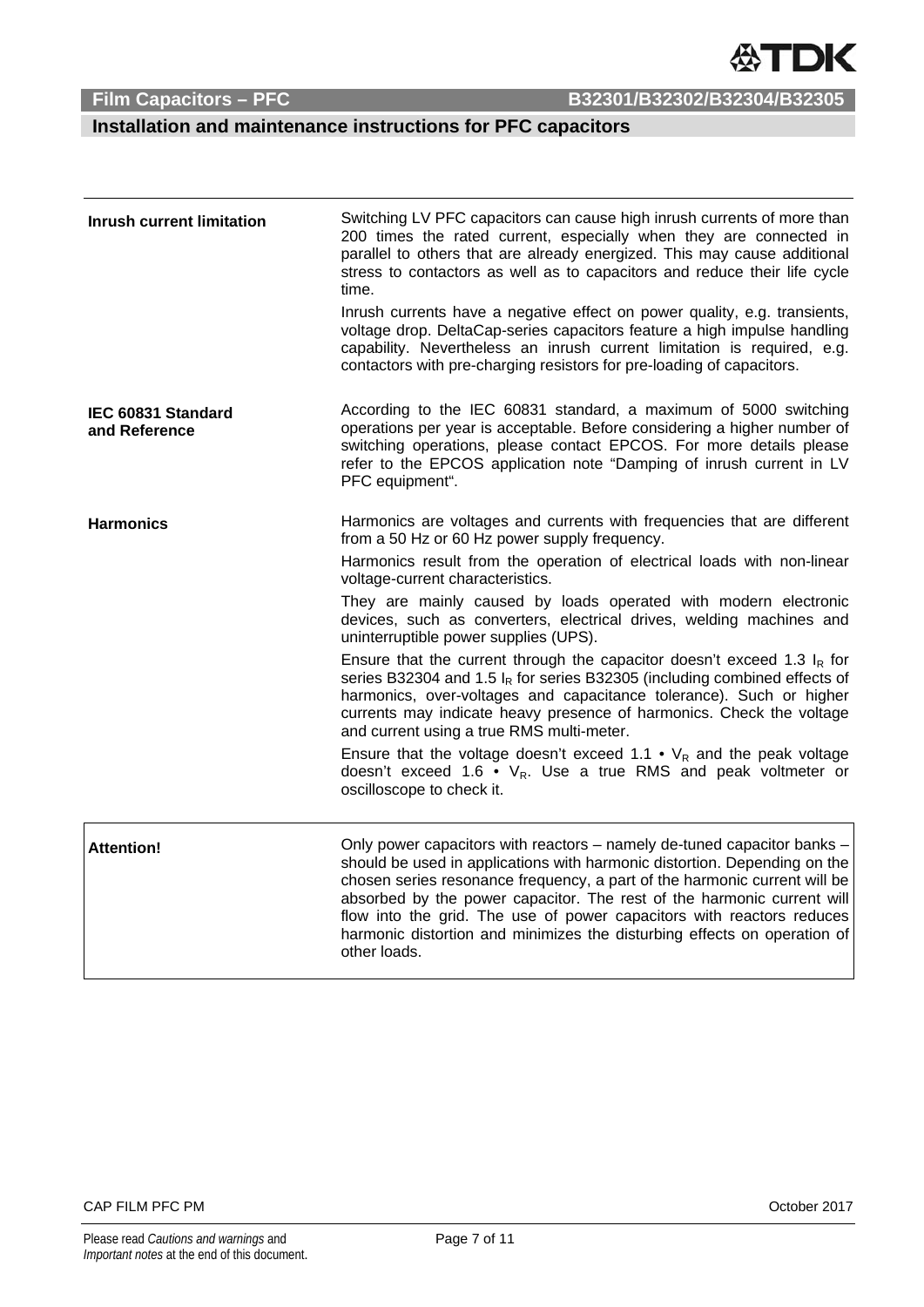

## **Installation and maintenance instructions for PFC capacitors**

| <b>Avoid resonance conditions</b>                | The most important reason for installing de-tuned capacitor banks is to<br>avoid resonance conditions. Resonance conditions may multiply existing<br>harmonics, create power quality problems and damage distribution<br>equipment.<br>Occurrences of resonance should by all means be avoided by appropriate<br>application design!<br>Total RMS capacitor current (incl. fundamental and harmonic currents)<br>specified in the technical data of the specific series must never be<br>exceeded.                                                                                                                                                                                                                                                                                                                                                                                |  |
|--------------------------------------------------|-----------------------------------------------------------------------------------------------------------------------------------------------------------------------------------------------------------------------------------------------------------------------------------------------------------------------------------------------------------------------------------------------------------------------------------------------------------------------------------------------------------------------------------------------------------------------------------------------------------------------------------------------------------------------------------------------------------------------------------------------------------------------------------------------------------------------------------------------------------------------------------|--|
| <b>Overpressure Disconnector</b>                 | Electrical components do not have unlimited life expectancies; this also<br>applies to self-healing capacitors. As polypropylene-type capacitors<br>seldom produce a pronounced short circuit, HRC fuses or circuit breakers<br>alone do not offer sufficient protection.<br>All capacitors of the DeltaCap series are consequently fitted with a<br>disconnector that responds to overpressure. If numerous electric<br>breakdowns occur at the end of life or as the result of thermal or electric<br>overload (within IEC 60831 specification), the formation of gas causes the<br>pressure inside the capacitor case to rise.<br>This causes a change in length because of curvature of the lid or<br>stretching of the expansion bead. Expansion beyond a certain degree will<br>separate the internal wires (tear-off fuses) and disconnect the capacitor<br>from the line. |  |
| <b>Caution!</b>                                  | To ensure full functionality of an overpressure disconnector, observe the<br>following requirements:                                                                                                                                                                                                                                                                                                                                                                                                                                                                                                                                                                                                                                                                                                                                                                              |  |
|                                                  | 1)<br>The elastic metal top must not be impaired:                                                                                                                                                                                                                                                                                                                                                                                                                                                                                                                                                                                                                                                                                                                                                                                                                                 |  |
|                                                  | - The connecting lines must be flexible leads (cables).<br>- There must be sufficient space for expansion above the<br>connections (stated for the different models).<br>- The folding groove must not be retained by clamps.<br>The maximum allowed fault current of 10000 A to the UL 810-<br>2)<br>standard must not be exceeded.                                                                                                                                                                                                                                                                                                                                                                                                                                                                                                                                              |  |
|                                                  | Stress parameters of the capacitor must be within the<br>3)<br>IEC 60831 specification.                                                                                                                                                                                                                                                                                                                                                                                                                                                                                                                                                                                                                                                                                                                                                                                           |  |
| <b>Overcurrent / short circuit</b><br>protection | HRC fuses or moulded case circuit breakers for short circuit protection<br>have to be used. Short circuit protection equipment and connection cable<br>should be dimensioned to handle the 1.5 times rated current of the<br>capacitor permanently.                                                                                                                                                                                                                                                                                                                                                                                                                                                                                                                                                                                                                               |  |
|                                                  | HRC fuses do not protect the capacitor against overload. They are<br>only a short circuit protection!                                                                                                                                                                                                                                                                                                                                                                                                                                                                                                                                                                                                                                                                                                                                                                             |  |
|                                                  | HRC fuse rating has to be 1.6  1.8 times nominal capacitor current.<br>$\mathcal{L}_{\mathcal{A}}$                                                                                                                                                                                                                                                                                                                                                                                                                                                                                                                                                                                                                                                                                                                                                                                |  |
|                                                  | Do not use HRC fuses for switching capacitors (lightning arc!).<br>E.                                                                                                                                                                                                                                                                                                                                                                                                                                                                                                                                                                                                                                                                                                                                                                                                             |  |
|                                                  | Use thermal/magnetic overcurrent relays for overload protection.                                                                                                                                                                                                                                                                                                                                                                                                                                                                                                                                                                                                                                                                                                                                                                                                                  |  |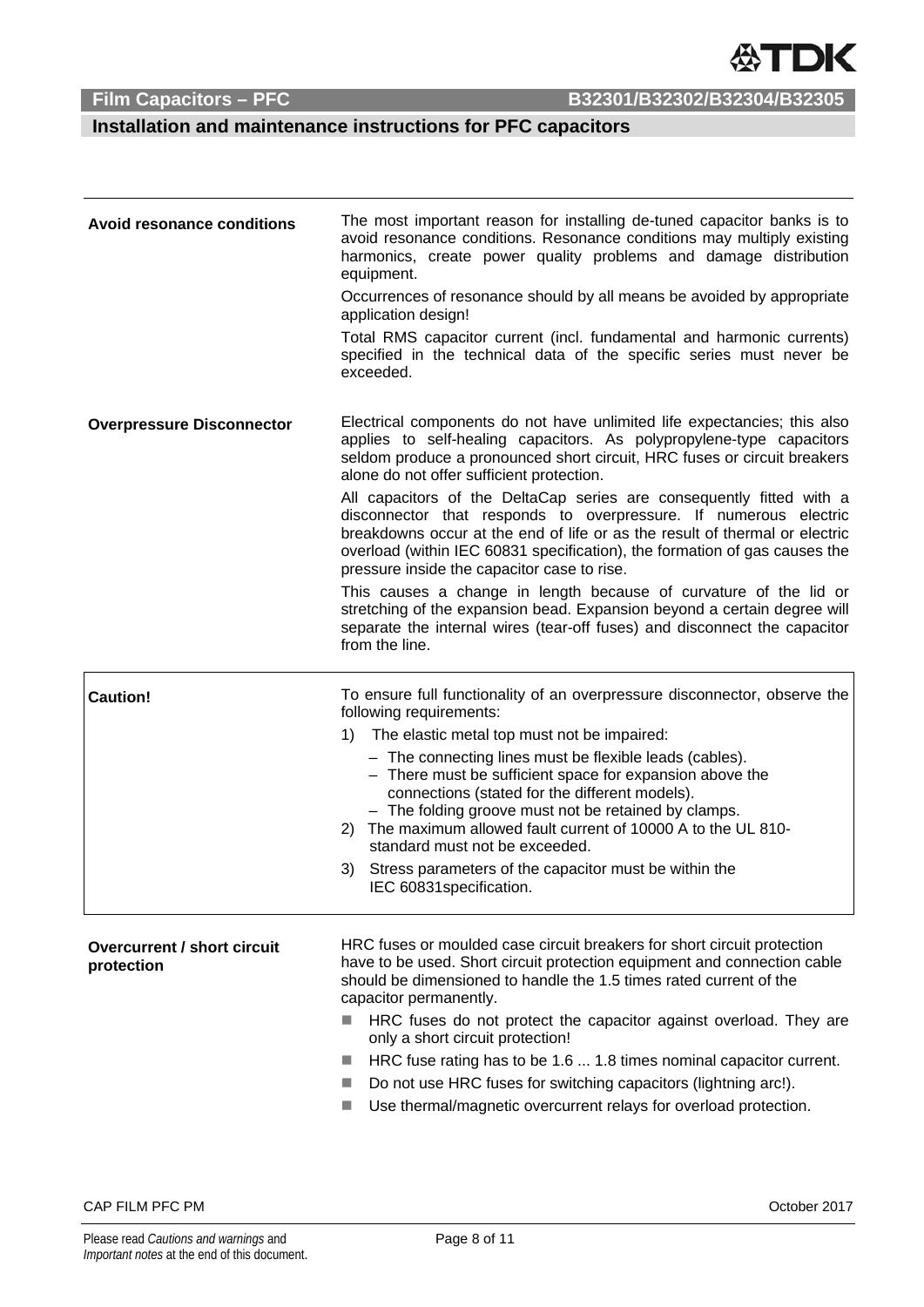**Installation and maintenance instructions for PFC capacitors** 

## **Maintenance**

 $\mathsf{r}$ 

| <b>Caution!</b> | Disregarding the following measures may result in severe operation<br>failures, bursting and fire:                                                                                                                                                                                                                                                                                                                                                                                                                                                                                                                                                                                                                                                                                                                                                                                                                                                                                                                                            |  |  |
|-----------------|-----------------------------------------------------------------------------------------------------------------------------------------------------------------------------------------------------------------------------------------------------------------------------------------------------------------------------------------------------------------------------------------------------------------------------------------------------------------------------------------------------------------------------------------------------------------------------------------------------------------------------------------------------------------------------------------------------------------------------------------------------------------------------------------------------------------------------------------------------------------------------------------------------------------------------------------------------------------------------------------------------------------------------------------------|--|--|
|                 | Check tightness of the connections/terminals periodically, two weeks<br><b>Tall</b><br>after installation at the latest, and then once every month.<br>Clean the terminals/bushings periodically to avoid short circuits due<br><b>Tall</b><br>dust or other contamination.<br>Check the short circuit protection fuses.<br><b>Tale</b><br>■ Take current reading twice a year and compare with nominal current.<br>Use a harmonic analyzer or true effective RMS-meter.<br>In case of a current above the nominal current check your application<br><b>Tale</b><br>for modifications.<br>If a significant increase in the amount of non-linear loads is detected,<br><b>COL</b><br>a consultant has to be called in for a harmonic study.<br>In cases of the presence of harmonics, the installation of a de-tuned<br><b>Tale</b><br>capacitor bank (reactors) must be considered.<br>Check the discharge resistors/reactors and in case of doubt check<br><b>Tall</b><br>their function:<br>$\blacksquare$ Power the capacitor up and down. |  |  |
|                 | After 60 seconds the voltage between the terminals must decline to<br><b>COL</b><br>less than 75 V. Please note that for specific types discharge time is<br>90 seconds!                                                                                                                                                                                                                                                                                                                                                                                                                                                                                                                                                                                                                                                                                                                                                                                                                                                                      |  |  |
|                 | Check the temperature of energized capacitors. In case of excessive<br><b>COL</b><br>temperature of individual capacitors, it is recommended to replace<br>this capacitor, as this could be an indication for loss factor increase<br>which is a sign for reaching end of life.                                                                                                                                                                                                                                                                                                                                                                                                                                                                                                                                                                                                                                                                                                                                                               |  |  |
| Note!           | For detailed information about PFC capacitors and cautions, refer to the<br>latest version of EPCOS PFC Product Profile.                                                                                                                                                                                                                                                                                                                                                                                                                                                                                                                                                                                                                                                                                                                                                                                                                                                                                                                      |  |  |
|                 | Please note again that these Installation and Maintenance Instructions<br>apply to typical specifications. Refer to our product specifications, or<br>request our approval for your specification before installing a capacitor.                                                                                                                                                                                                                                                                                                                                                                                                                                                                                                                                                                                                                                                                                                                                                                                                              |  |  |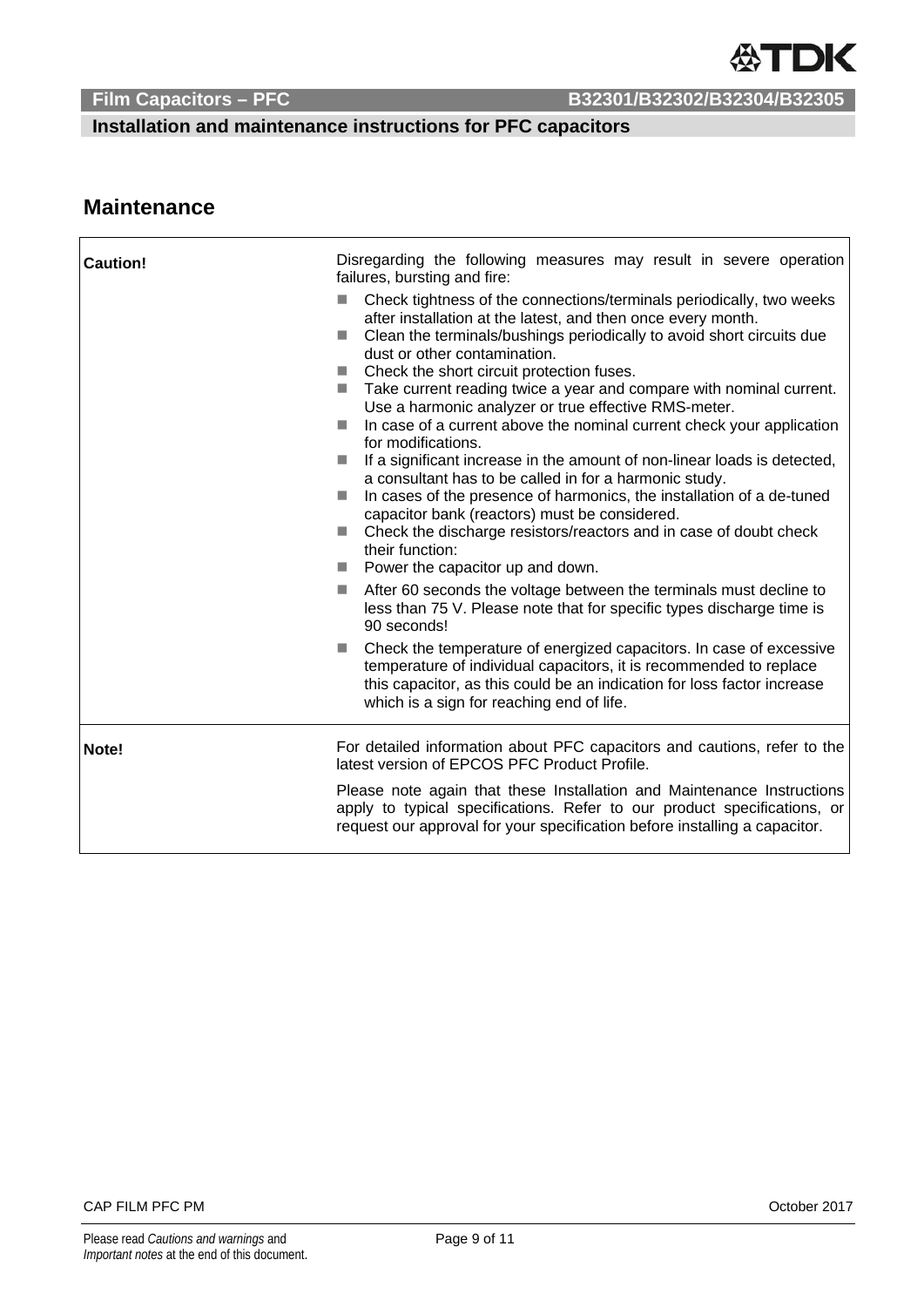**Installation and maintenance instructions for PFC capacitors** 

## **Appendix**

**Connection cable cross section, HRC fuse rating** 

Listed below are recommendations to VDE 0100 for fusing and cable cross sections for three phase power capacitors.

**VDE 0100 recommendations** Cross-section values mentioned below are guideline values valid for operation under normal conditions and at an ambient temperature of 40 °C. Higher values should be selected if conditions differ from the norm, such as higher temperatures or harmonic distortion.

| kvar rating at<br>400 V | Norminal<br>current (in A) | <b>HRC</b> fuse rating<br>(in A) | Cross section of<br>supply cable |
|-------------------------|----------------------------|----------------------------------|----------------------------------|
| 5                       | 7.4                        | 16                               | 1.5                              |
| 6.3                     | 9                          | 16                               | 2.5                              |
| 7.5                     | 10.8                       | 20                               | 2.5                              |
| 8.3                     | 12 <sup>2</sup>            | 20                               | 2.5                              |
| 10                      | 14.4                       | 25                               | $\overline{4}$                   |
| 12.5                    | 18                         | 35                               | $\overline{4}$                   |
| 15                      | 21.6                       | 35                               | 6                                |
| 20                      | 29                         | 50                               | 10                               |
| 25                      | 36                         | 63                               | 16                               |
| 30                      | 43                         | 80                               | 25                               |
| 40                      | 58                         | 100                              | 35                               |
| 50                      | 72                         | 125                              | 35                               |

VDE 0100 Recommendations: Cross sections values mentioned above are guideline values valid for operation under normal conditions and at an ambient temperature of 40 °C. Higher values should be selected if conditions differ from the normal, such as higher temperatures or harmonic distortion.

The internal wiring of a capacitor bank can be normally done with a lower cross section. Various parameters such as temperature inside cabinet, quality of cable, maximum cable isolation temperature, single or multicore cable and length of cable have to be taken into consideration when selecting the appropriate value.

### **Note**

For detailed information about PFC capacitors and cautions, refer to the latest version of the EPCOS PFC Product Profile.